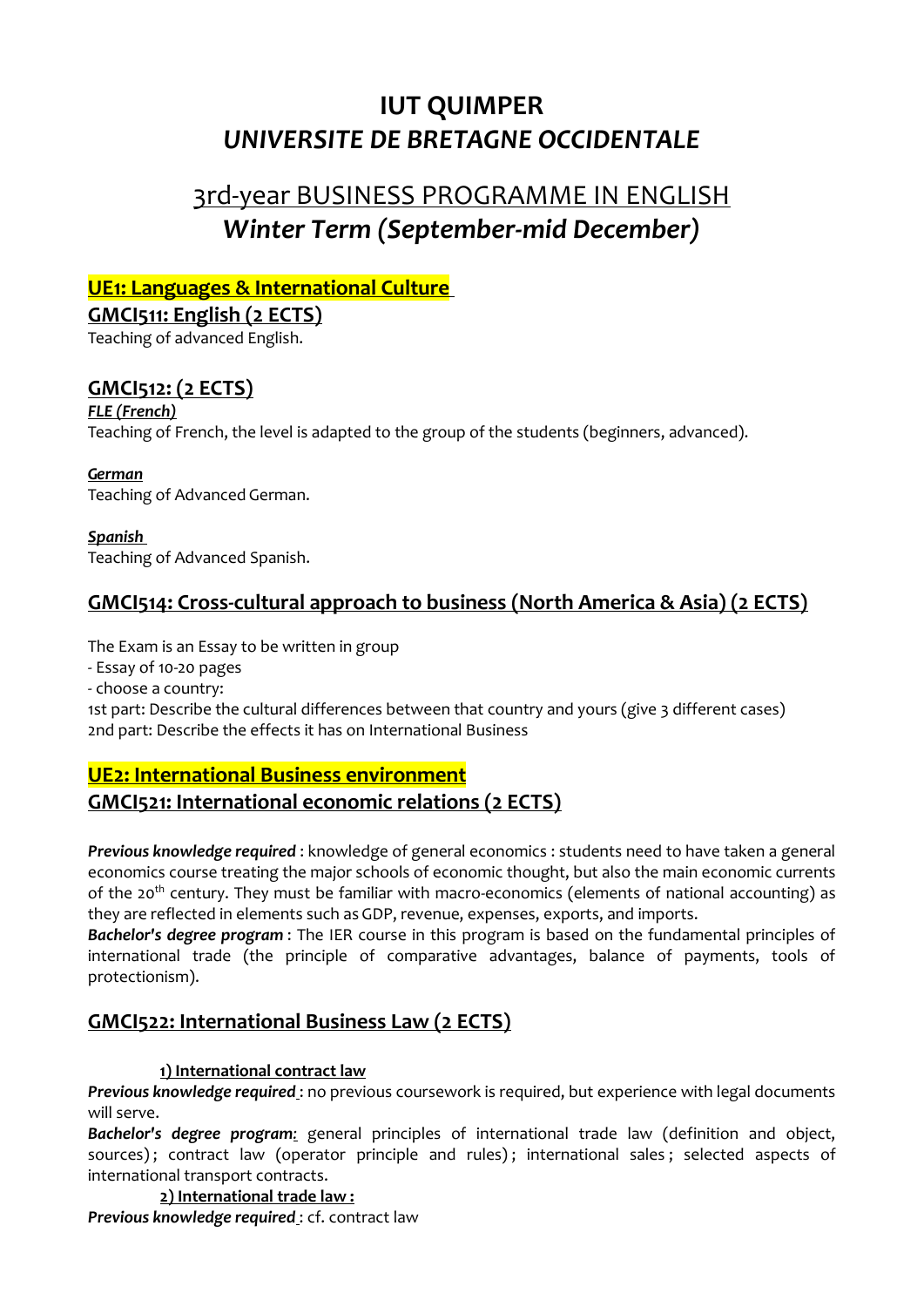*Bachelor's degree program:* the course first gives a general presentation of the framework of international trade (the main actors and rules) and then becomes more technical : study of international trade contracts (with particular attention to international sales contracts) ; an exposé of the guarantees which the law offers international trade operators for settlement of their claims (sureties and performance). Detailed presentation of the modes of litigation settlement. The course also explains some of the practical aspects of intra-community trade (competition, free circulation of merchandise, freedom of establishment and the unrestricted exchange of services within the European Union). No particular knowledge of law is expected of those taking this course, insofar as it includes a review of the main principles of contract law. It nonetheless requires a willingness to learn legal terms.

# **GMCI523: International Management (2 ECTS)**

*Bachelor's degree programme*: **(**International development & the principles of Management)

- A review of the most important organizational theories
- A review of the international development of firms (English texts and case(s) study)
- An analysis of the impact of the management of the organisation on the international development of the firm.(English texts and case studies)
- The new concepts of internationalization and the development of the small and medium-sized enterprises in a global economy

# **GMCI524: International marketing (2 ECTS)**

**Previous knowledge required**: previous study of marketing or sales techniques is recommended. Those who have not taken such courses should acquire the knowledge beforehand, by consulting for example a work of general marketing and sales techniques. It is indispensable for students to have oral and written mastery of the French language.

*Main themes:* The contemporary international environment and how companies respond to it.

- The foundations of international marketing and inter-cultural marketing.
- Strategic international marketing.
- Selection, study, and canvassing of foreign markets.
- International product policy.
- International pricing policy.
- International distribution (sales) policy.
- International communication policy.

#### *Teaching methods*

- Lectures centering on theoretical, technical, cultural and ethical aspects of the subject.
- tutorials on managerial and operational aspects of the subject using case studies on existing companies and the application of principles to actual situations in various parties of the world

#### *Evaluation*

- an essay exam (first semester)
- a case study exam (second semester)
- oral presentations, attendance, and seriousness

# **GERA1: Advanced Management (4 ECTS)**

Study of the environmental, cultural and political aspects and their impacts on the development of MNEs, impact of organisational choices on the internationalization of the firm Use of the GEM report, Case Studies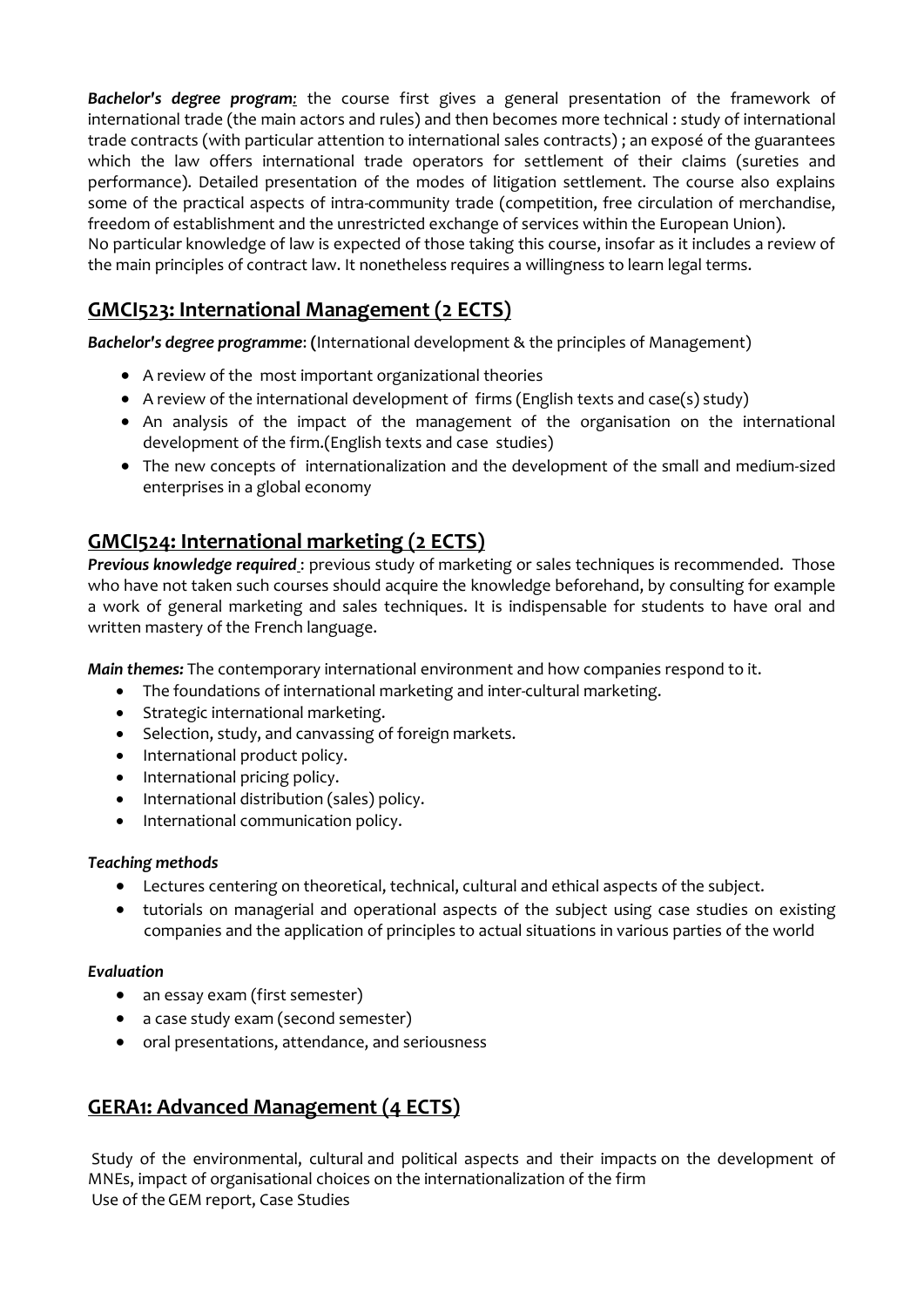# **GERA2: Communication/Public Event Organisation (2 ECTS)**

I. Definition

II. Methodology

- I.a Use of an on-line collaborative tool such as Smartsheet or Excel
- I.b Todolist and Gantt
- I.c Retroplannig and budget
- I.d Awareness points
- III. Study case

# **GERA3: Intellectual property law (2 ECTS)**

## **I. Introduction to intellectual property**

A) Overview

- 1. Origin and stakes of IP
- 2. International political trends and incentives
- 3. WIPO organization

## B) The impact of IP

- 1. Impact on companies
- 2. Impact on economies

## **II. Copyrights & Related rights**

## A) Main principles

- 1. [Works Protected by Copyright](http://www.wipo.int/freepublications/en/intproperty/909/wipo_pub_909.html#works)
- 2. Ownership and duration of copyrights

## B[\) Rights Protected](http://www.wipo.int/freepublications/en/intproperty/909/wipo_pub_909.html#rights) & [Limitations on Rights](http://www.wipo.int/freepublications/en/intproperty/909/wipo_pub_909.html#limitations)

- 1. Economic rights
- 2. Moral rights
- 3. Transfer of Copyrights, Duration of Copyright

## **III. Industrial property rights**

Main characteristics and protection

## A) Trademarks

B) Industrial Designs

C) Patents

- D) Geographical Indications
- E) Protection of New Varieties of Plants

## **IV. IP strategy for companies**

## A) The strategic use of IP

- 1. IP rights are assets
- 2. Offensive and defensive strategies

## B) Profiting from IP

- 1. Partnerships
- 2. Licensing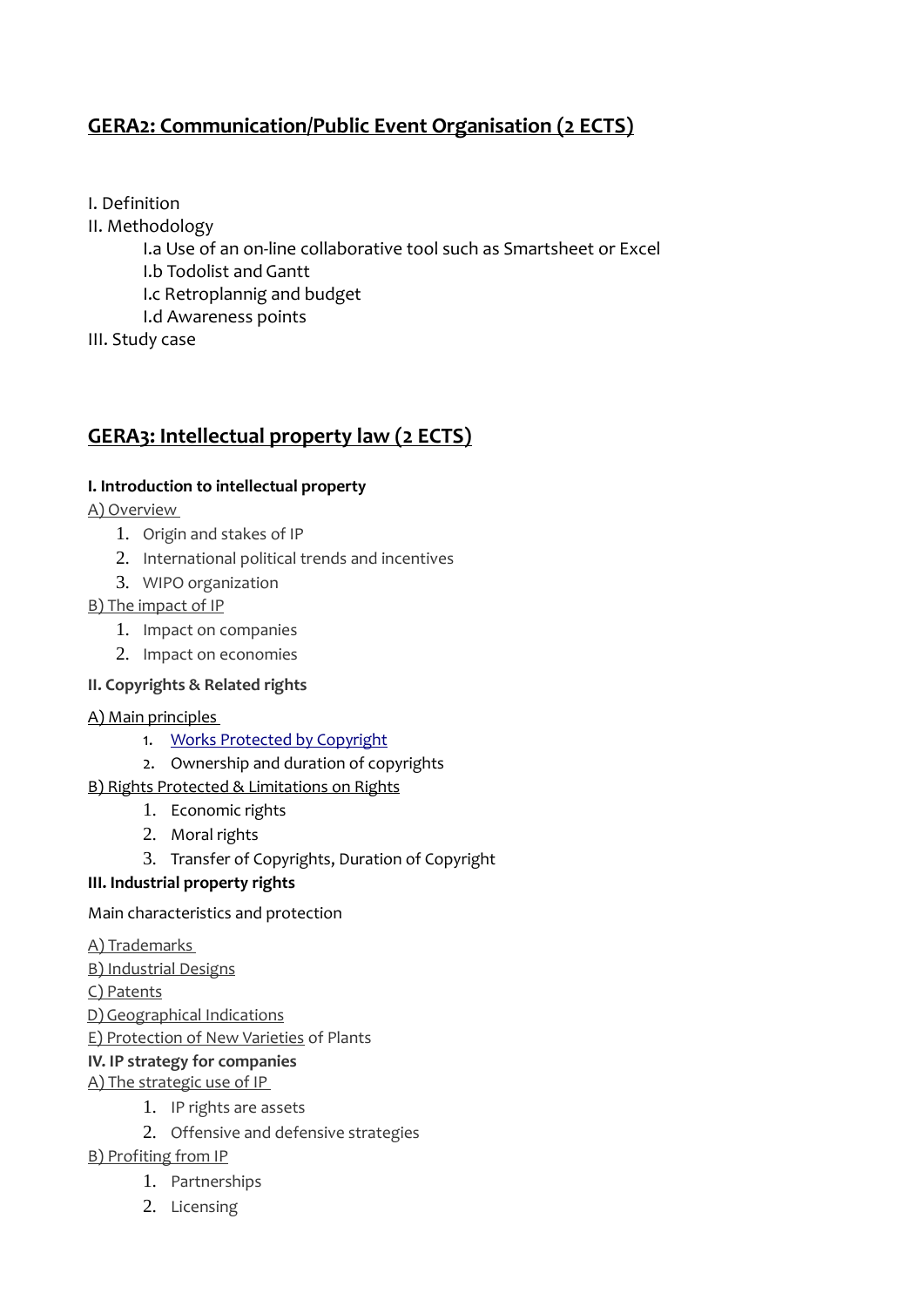3. The specific case of open innovation

# **GERA4: Marketing and innovation (4 ECTS)**

## **I - Introduction and overview**

A) The concept of innovation

- 1. Invention & Innovation
- 2. The economic concept of innovation:
- 3. Innovation: influence of the political vision (and recommendations)

## B) Innovation & marketing strategies:

A concept at the crossroads of: what is desirable to users, what is possible with technology, what is viable in the market-place?

## **II – Different types of innovations**

A) The pathways to investigate when searching for good ideas

- 1. Product Innovation
- 2. Process Innovation
- 3. Positioning Innovation
- 4. Paradigm Innovation

B) The main characteristics of innovation and their relevant marketing strategy.

- 1. Technological innovation
- 2. Incremental innovation
- 3. Behavior innovation
- 4. Breakthrough innovation disruptive

## **III - The co-evolution of Technology, Firms, and Markets**

## A) Innovation secrets

- 1. Uniqueness as a strategy
- 2. 7 Principles behind breakthrough success: case study "Steve Jobs and Apple's Marketing success"

B) The relevance of marketing in the success of innovation

- 1. From the concept to product development
- 2. Product protection
- 3. Extending the marketing mix: the 3 added Ps

C) The strategy of open innovation

# **GERA5: Social/Collaborative Skills (2 ECTS)**

## I. Definition

- Why is such a topic quite interesting these days ?
- What do we mean by social and collaborative skills ?
- Is this a skill ? A qualification ? A competence ?
- Is it useful in a professional environment ?
- II. Study cases
- III. Social skill development
	- Human principles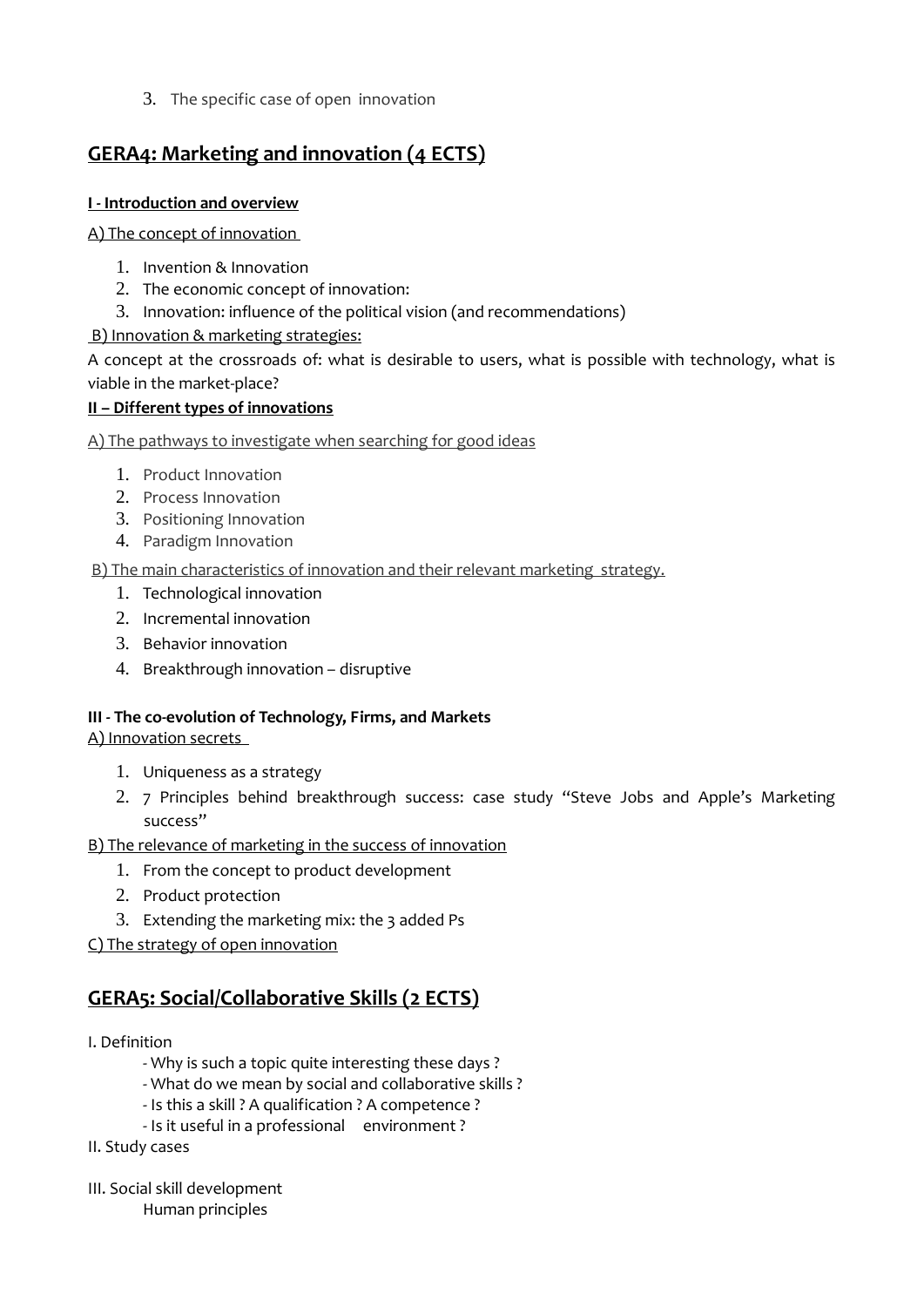# **GERA6: Sustainable Development (3 ECTS)**

**Previous knowledge required**: no previous knowledge is required, but general knowledge about management will help.

**Teaching methods**: interactive lectures, slideshows, tests and short videos.

#### **Program:**

#### **Introduction**

- What does "Sustainable Development" mean ?
- Different world visions.
- Local and global issues.
- The three pillars of sustainability and the Triple Bottom Line.

#### **Sustainable Development challenges**

- Environmental challenges.
- Social challenges.
- Economic challenges.

#### **Sustainability evaluation and management**

- The UN Sustainable Development Goals.
- The EU Sustainable Development indicator set.
- Monitoring GHG emissions for countries.
- Corporate standards and methods.
	- The Global reporting initiative.
	- Life Cycle Analysis.
	- Footprints: ecological, carbon, water, ...
	- Environmental and social labels.
- Is your lifestyle sustainable ?

#### **Zoom on ...**

- Global warming: problems, public policies, corporate actions, individual initiatives.
- Sustainable Information Technology.
- International transportation: impacts, paradoxes, and impact management.

#### **The student's corner**

- General contributions.
- If I were Sustainable Development Manager at ...

**Evaluation:** short written test (1/3) + oral presentations (the student's corner) (2/3).

# **GERA8: Business Negotiation (3 ECTS)**

In every work environment, getting new prospects and turning them into customers makes the business successful. The development of a business and the achievement of objectives are strongly impacted by the negotiation strategies used.

From B2C sales to end customers but also to B2B sales between companies and up to the company's internal negotiation, the strategy must be well chosen.

This module will allow students to understand the importance of negotiation as well as learn the theories behind it. Beyond theory, students will learn to apply the learned methods.

Practical scenarios, role plays and training sessions guarantee that students will learn for the long term.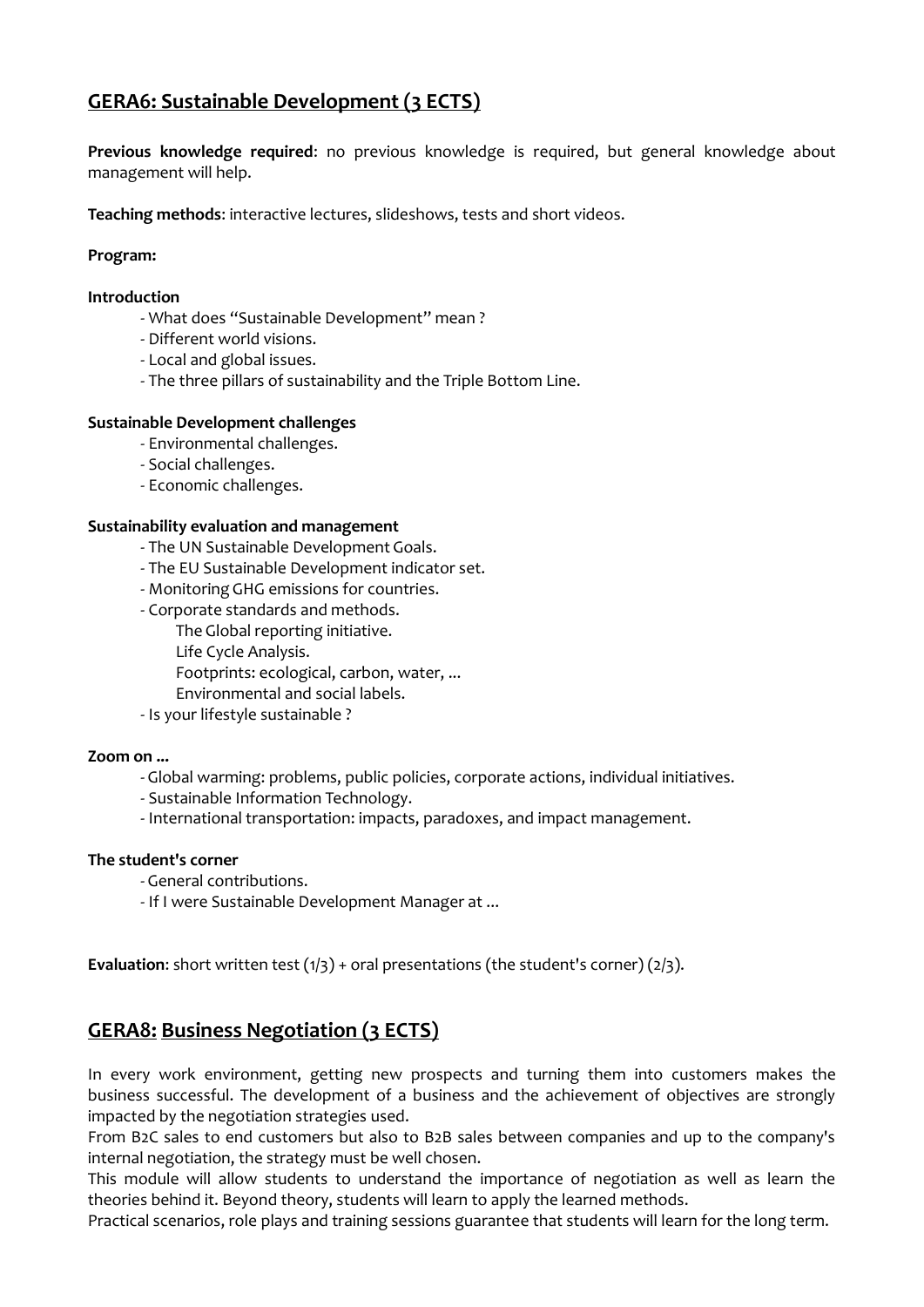| EVALUATION : Type     | Type Detail         | Weight |
|-----------------------|---------------------|--------|
| Group Evaluation      | Class participation | 40,00% |
| Individual Evaluation | Written exam – 1 h  | 60.00% |

#### **Session 1**

**Topic :** The role of sales negotiation & Stakes and the procedure of a negotiation **Format :** Lecture

**Time :** 3,00 h

#### **Content**

- What are negotiations (definitions and daily examples)
- Qualities to negotiate
- Issues, objectives and skill
- negotiation in a commercial / business context
- What are stakes (economic vs social)
- decision-making process and timetable
- The importance of discovery as a link with prospecting

#### **Session 2**

**Topic :** First small role-plays and treating objections **Format :** role-plays and lecture **Time :** 3,00 h

#### **Content**

- examples of negotiation role-plays
- What are objections
- How to identify and respond to objections
- the most typical objections in prospecting and negotiation

#### **Session 3**

**Topic :** Case Study including the full negotiation process **Format :** case study preparation and role- plays **Time :** 3,00 h **Content** 

- Case Study Bag Affair
- Link to the motivation to create a company

#### **Session 4 a**

**Topic :** Case Study including the full negotiation process **Format :** case study preparation and role- plays **Time :** 2,00 h

**Session 4 b Topic :** Exam **Format :** written exam **Time :** 1,00 h

# **GERA9: Marketing: Theoretical Vs Practical (3 ECTS)**

The objective of this module is to come back on the 3 pillars of a marketing strategy elaboration (segmentation, targeting, positioning). The Theory behind each pillar will be reviewed. Practical examples will be given, and Students will have the opportunity to reflect, and share point of views. A Theory vs. Practice debate will close each session.

The common theme of the 4 sessions will be the launch of an innovative drug to a population of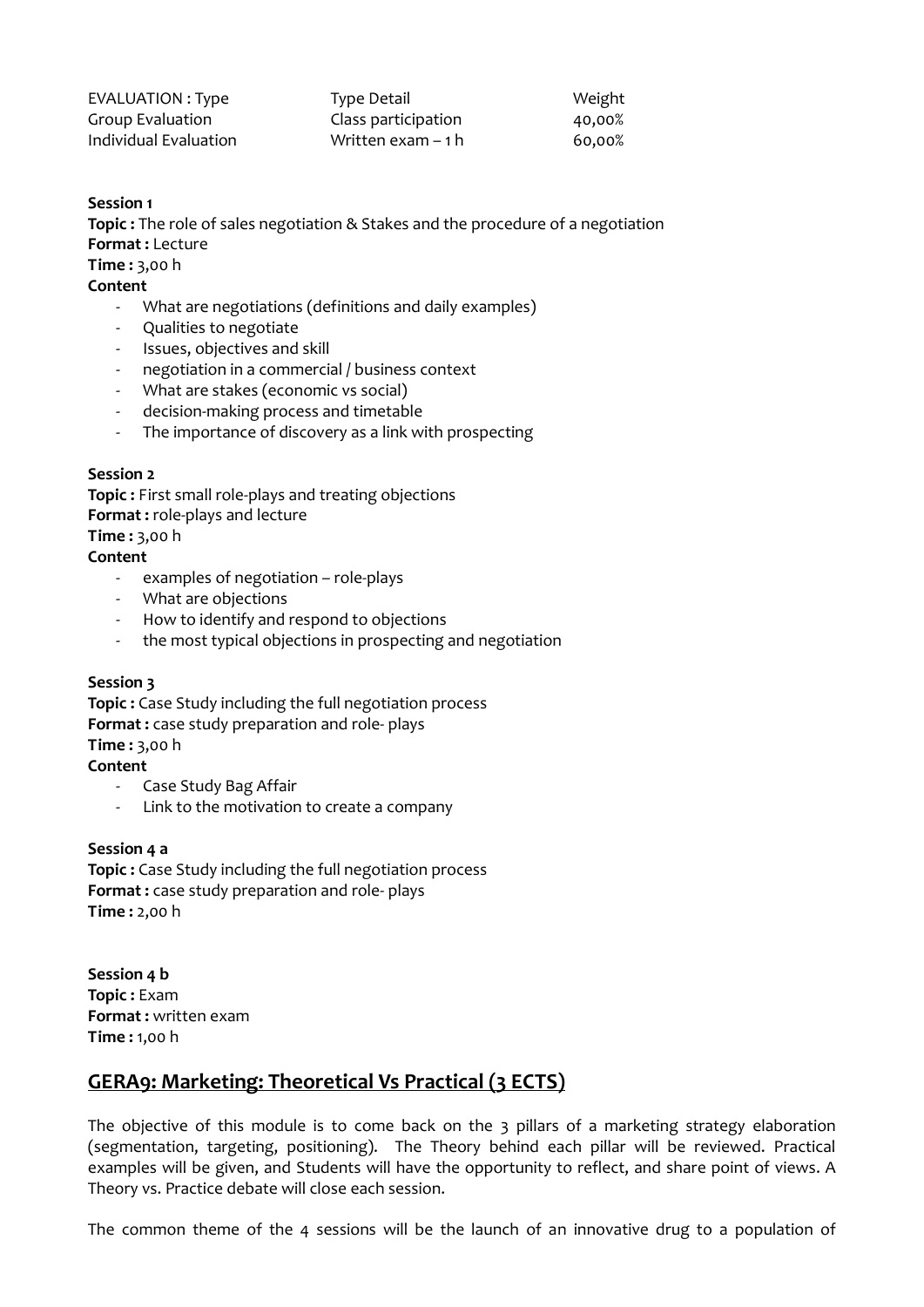Veterinarians in Europe.

*SESSION #1* **Topic:** Segmentation & Targeting **Format:** Lecture, debate **Time:** 3 hours **Content:** Segmentation & Targeting in theory Practical example of a European segmentation of Veterinarians - From Market Research on 3 pilot countries to implementation in Europe Theory vs. Practice

#### *SESSION #2*

**Topic:** Positioning **Format:** Lecture, debate **Time:** 3 hours **Content:**  Positioning in theory Practical example of a value proposition and a positioning of an innovative drug for each of the segments identified in session #1 Theory vs. Practice

#### *SESSION #3*

**Topic:** Marketing mix **Format:** Lecture, debate **Time:** 3 hours **Content:** The 4Ps in theory Practical example of the launch in Europe of the drug seen in session #2 Theory vs. Practice

#### *SESSION #4*

**Topic:** Practical case & evaluation **Format:** Group work **Time:** 3 hours **Content:** Wrap-up of session #1-3 Evaluation

#### *EVALUATION*

Group participation - 40% (on all 4 sessions) Individual evaluation - 60% (1h test during the last session)